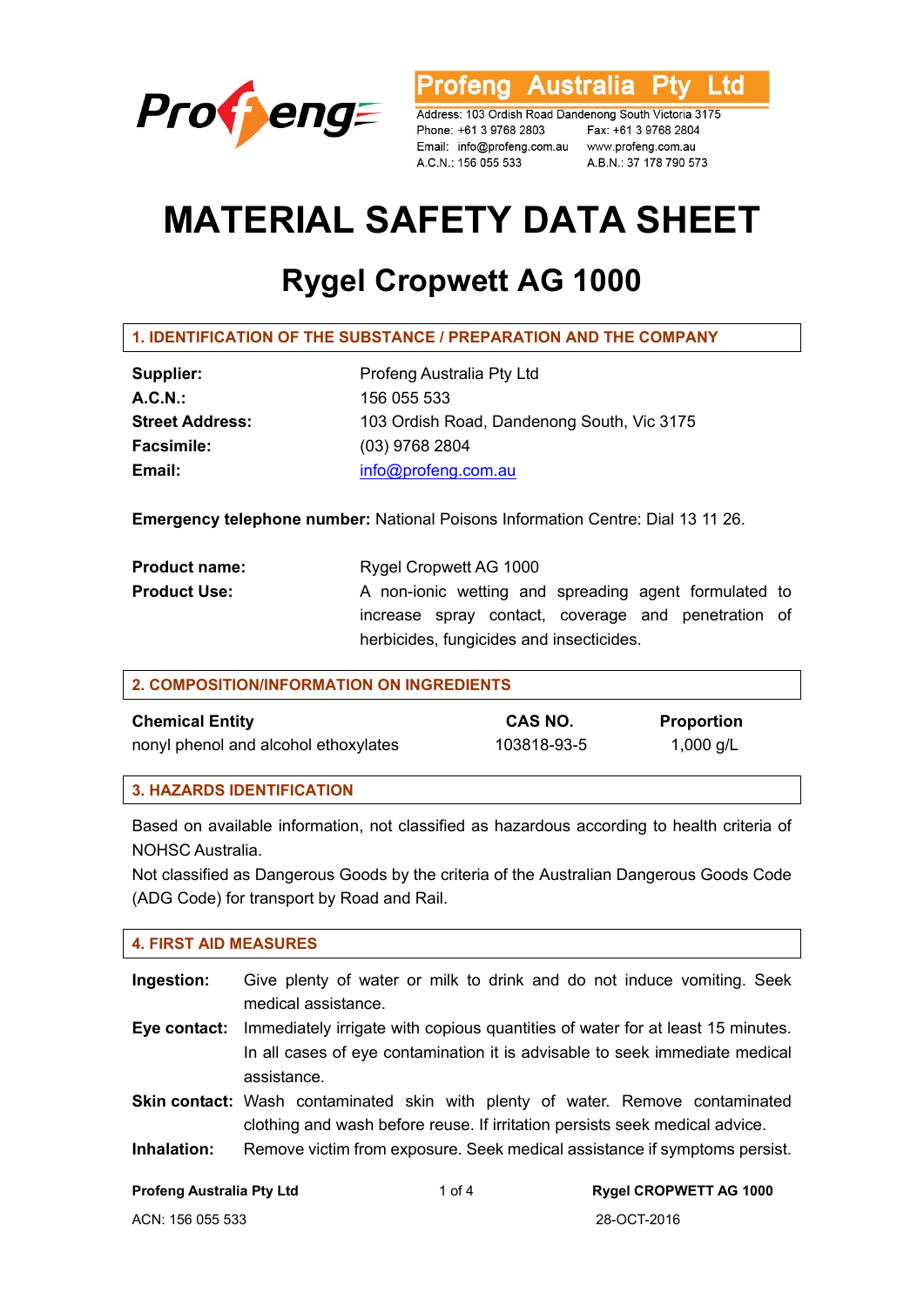

**Australia** .td

Address: 103 Ordish Road Dandenong South Victoria 3175 Phone: +61 3 9768 2803 Email: info@profeng.com.au www.profeng.com.au A.C.N.: 156 055 533

Fax: +61 3 9768 2804 A.B.N.: 37 178 790 573

**Notes to physician:** Treat symptomatically.

## **5. FIRE-FIGHTING MEASURES**

Not combustible however after evaporation of aqueous component residual material may burn.

**Suitable extinguishing media:** Use water fog, dry chemical, foam, carbon dioxide, BFC.

**Hazards from combustion products:** Combustible liquid. Product of combustion may include carbon dioxide, carbon monoxide, smoke and fumes.

## **Precautions for Fire-fighters and Special Protective Equipment**

Fire-fighters to wear self-contained breathing apparatus if risk of exposure to vapour or products of combustion.

## **6. ACCIDENTAL RELEASE MEASURES**

**Emergency Procedure:** Wash area down thoroughly with water or cover with absorbent (soil, sand, vermiculite). Collect and seal in properly labelled drums for disposal. Wash area down effected area with excess water. Spills are slippery.

If contamination of sewers or waterways has occurred advise the local emergency services.

## **7. HANDLING AND STORAGE**

**Precautions for Safe Storage:** Classified as a C2 (Combustible Liquid) Dangerous Good for the purpose of transport. Refer to State regulations for storage and transport requirements.

Store in closed original container in a well-ventilated place, as cool as possible. Triple rinse containers before disposal and add rinsings to tank.

## **8. EXPOSURE CONTROLS / PERSONAL PROTECTION**

## **National occupational exposure limits**

No value assigned for this specific material by the National Occupational Health and Safety Commission (NOHSC Australia).

**Engineering Controls:** Use good occupational work practise with adequate ventilation.

**Personal protection equipment:** Wear overalls, goggles and impervious gloves.

| <b>Profeng Australia Pty Ltd</b> |
|----------------------------------|
|----------------------------------|

2 of 4 **Rygel CROPWETT AG 1000**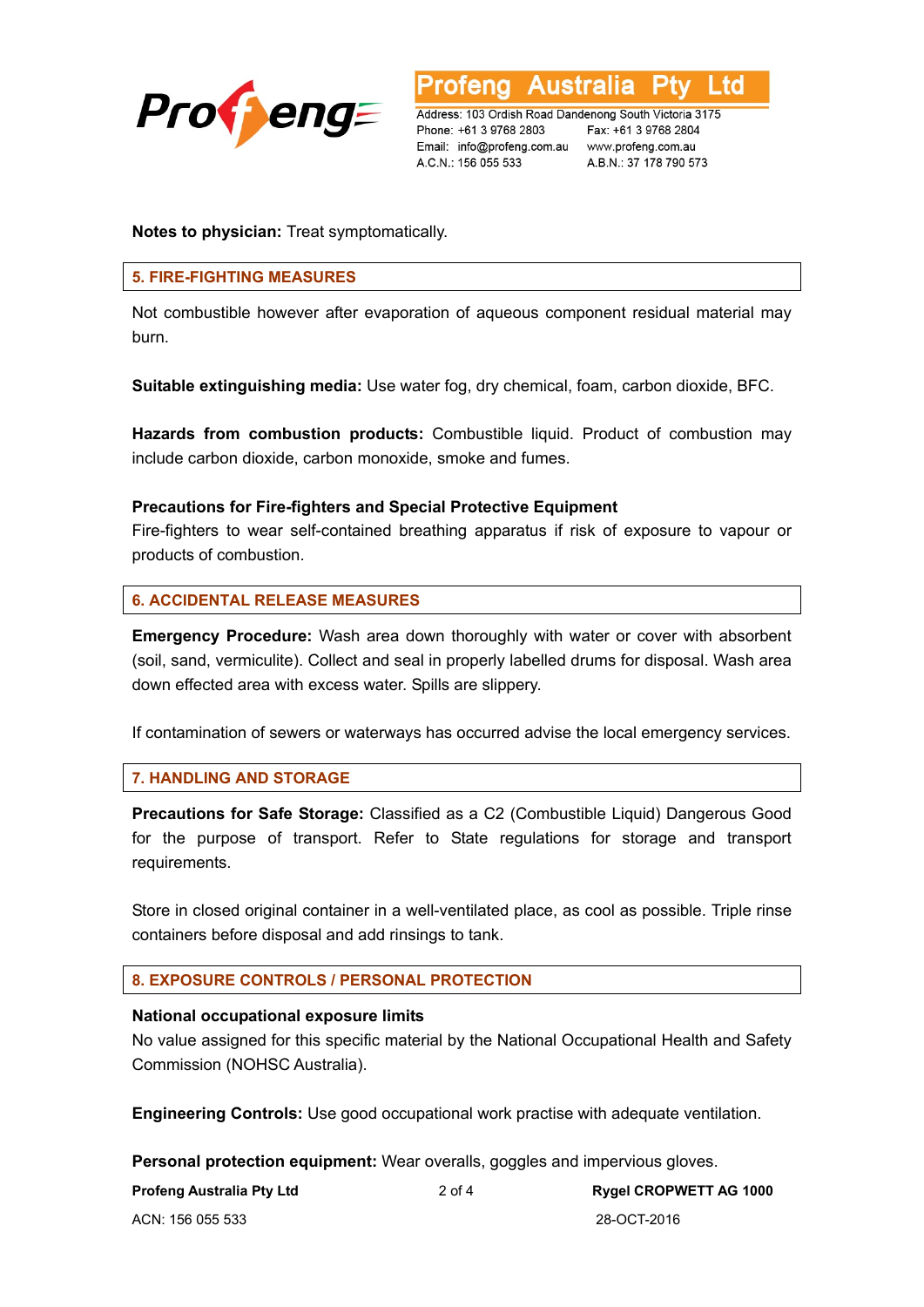

**Australia** rotena Address: 103 Ordish Road Dandenong South Victoria 3175

Phone: +61 3 9768 2803 Email: info@profeng.com.au www.profeng.com.au A.C.N.: 156 055 533

Fax: +61 3 9768 2804 A.B.N.: 37 178 790 573

Ltd

Always wash hands before smoking, eating, drinking or using the toilet. Wash contaminated clothing and other protective equipment before storage or re-use.

## **9. PHYSICAL AND CHEMICAL PROPERTIES**

| Form / Colour / Odour:   | clear liqu       |  |
|--------------------------|------------------|--|
| Solubility:              | dispersil        |  |
| Specific Gravity (15°C): | $1.00$ app       |  |
| Flashpoint               | $>100^{\circ}$ C |  |
| pH (1% aq)               | $6 - 8$          |  |

clear liquid dispersible in water  $1.00$  approx.  $6 - 8$ 

## **10. STABILITY AND REACTIVITY**

**Stability:** Stable under anticipated conditions of storage and handling.

## **11. TOXICOLOGICAL INFORMATION**

No adverse health effects expected if the product is handled in accordance with this Safety Data Sheet and the product label. Symptoms that may arise if the product is mishandled are:

## **Acute Effects**

**Ingestion:** All ingredients have low acute toxicity. Ingestion may cause nausea, vomiting and dizziness.

**Eye contact:** A moderate eye irritant.

- **Skin contact:** Will degrease skin and may lead to mild irritation on repeated or prolonged exposure.
- **Inhalation:** Prolonged inhalation of mists may produce respiratory irritation and headaches at high exposure.

**Long Term Effects:** No information available for product.

## **Acute toxicity / Chronic toxicity**

No  $LD_{50}$  data available for product. Based on knowledge of related constituents:

| Acute Oral $LD_{50}$ (rat) | >3,000 mg/kg |
|----------------------------|--------------|
| Acute Dermal (mouse)       | >3,000 mg/kg |

## **12. ECOLOGICAL INFORMATION**

## **Additional information:**

Aquatic toxicity 1- 6 mg/L. Toxic to fish. Although readily biodegradable, contamination of dams, rivers and waterways with the chemical or used containers should be avoided. Do not contaminate streams, rivers or waterways with the chemical used container.